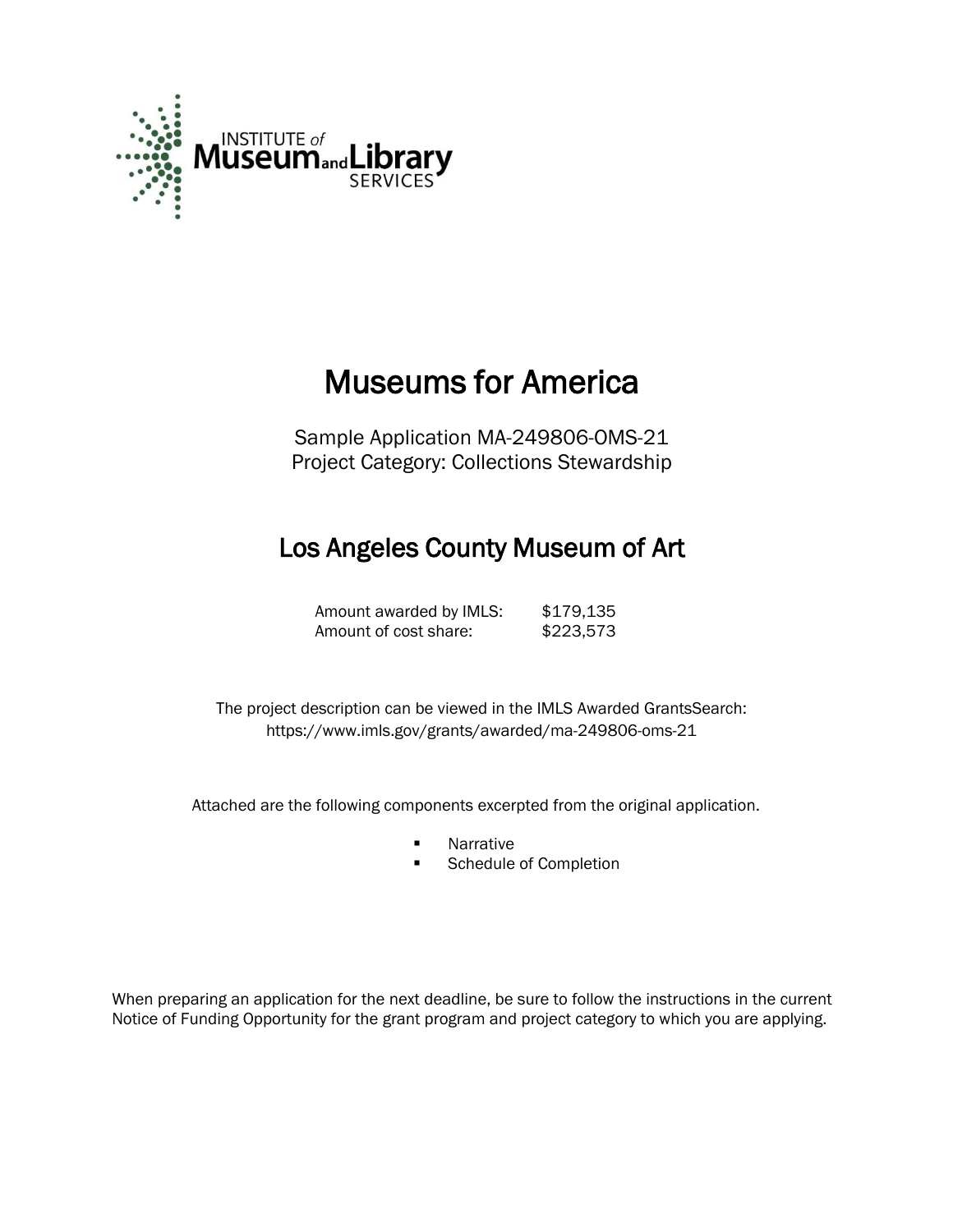# **Project Justification**

l

What need, problem, or challenge will your project address, and how was it identified?

The Los Angeles County Museum of Art (LACMA) respectfully requests a grant of \$179,135 from the Institute of Museum and Library Services (IMLS) to support an 18-month initiative to develop a replicable toolkit for co-creating culturally inclusive collections data terms and practices using ethical, interpretive, and analytical principles. Currently, data terms are not systematically reviewed using cultural inclusion criteria and entered largely at the discretion of departments and individuals charged with data entry. Variances in nomenclature, structure (i.e., which metadata field is used to store which facet), and usage result in inaccurate and inconsistent collections analysis and search and browse challenges for end users. As the largest "encyclopedic"<sup>1</sup> art museum in the Western United States, with a deep commitment to the inclusion of diverse voices and perspectives, LACMA has the unique opportunity to investigate how an inclusive approach to data creation can positively affect downstream uses such as responsive collections management policies, ethical collections evaluations, inclusive descriptions of artworks in exhibitions and publications, and culturally sensitive community engagement. As LACMA aims to forefront equity and diversity in all aspects of its programming and operations, a thorough review of data terms and methodologies is necessary to ensure that inclusive practices are woven into the fabric of the institution. The toolkit and report produced through this project will provide guidelines, methods, and case studies that other institutions can replicate.

LACMA identified the need for the proposed project while advancing the stewardship and accessibility of its Mark and Carolyn Blackburn Collection of Photography, a rare and unique collection depicting Polynesian, Micronesian, and Melanesian geography and life from the 1860s to the present. In 2018, LACMA received an IMLS Museums for America grant (MA-30-18-0274-18) to catalogue, process, rehouse, and digitize the Blackburn Collection. Through in-depth research to improve metadata accuracy, the need became clear for a reparative strategy to address a knowledge gap of terms and practices overlooked by typical museum data procedures for incoming permanent collection items.

For example, there were several instances of outdated and culturally insensitive terms such as "hula girl" or "hut" used in the titles and descriptions of certain artworks, likely taken from text inscribed on the backs of souvenir photographs. To ensure that data on this specific collection would accurately reflect source communities' knowledge, LACMA staff formed an advisory board of outside subject matter experts working with Pacific collections to review and suggest new terms and practices. Through these efforts, the advisory board provided counsel to LACMA staff on sensitive collections and other pertinent initiatives. While working with an advisory board of internal and external stakeholders emphasized the benefit of engaging experts from the communities represented in the collection and created an initial workflow, it also made clear that considerable funding and staffing would be needed to develop procedures that ensure an inclusive approach to culturally sensitive data beyond a singular collection. Ultimately, by revising an artwork's unofficial title, which may include offensive or outdated terms, LACMA will not only provide a more inclusive context for general users but also demonstrate respect for source communities that have often been negatively affected by appropriation and decontextualization.

To integrate LACMA's core values of diversity, equity, accessibility, and inclusion (DEAI) into collections management processes, the proposed project will involve a cohort of curatorial colleagues and other LACMA data end users that will work with external stakeholders to explore facets of race and ethnicity, gender, sexuality, culture, history of colonization, geographic names, titles, artist attribution, along with topics of data structures, ethical collections analysis, data privacy/confidentiality, appropriate levels of access, and asset findability for selected segments of LACMA's permanent collection, which spans time, geographic location,

 $<sup>1</sup>$  This phrase is increasingly falling out of favor as it assumes the possibility of universal collections but is commonly used to mean</sup> "large and varied" collections.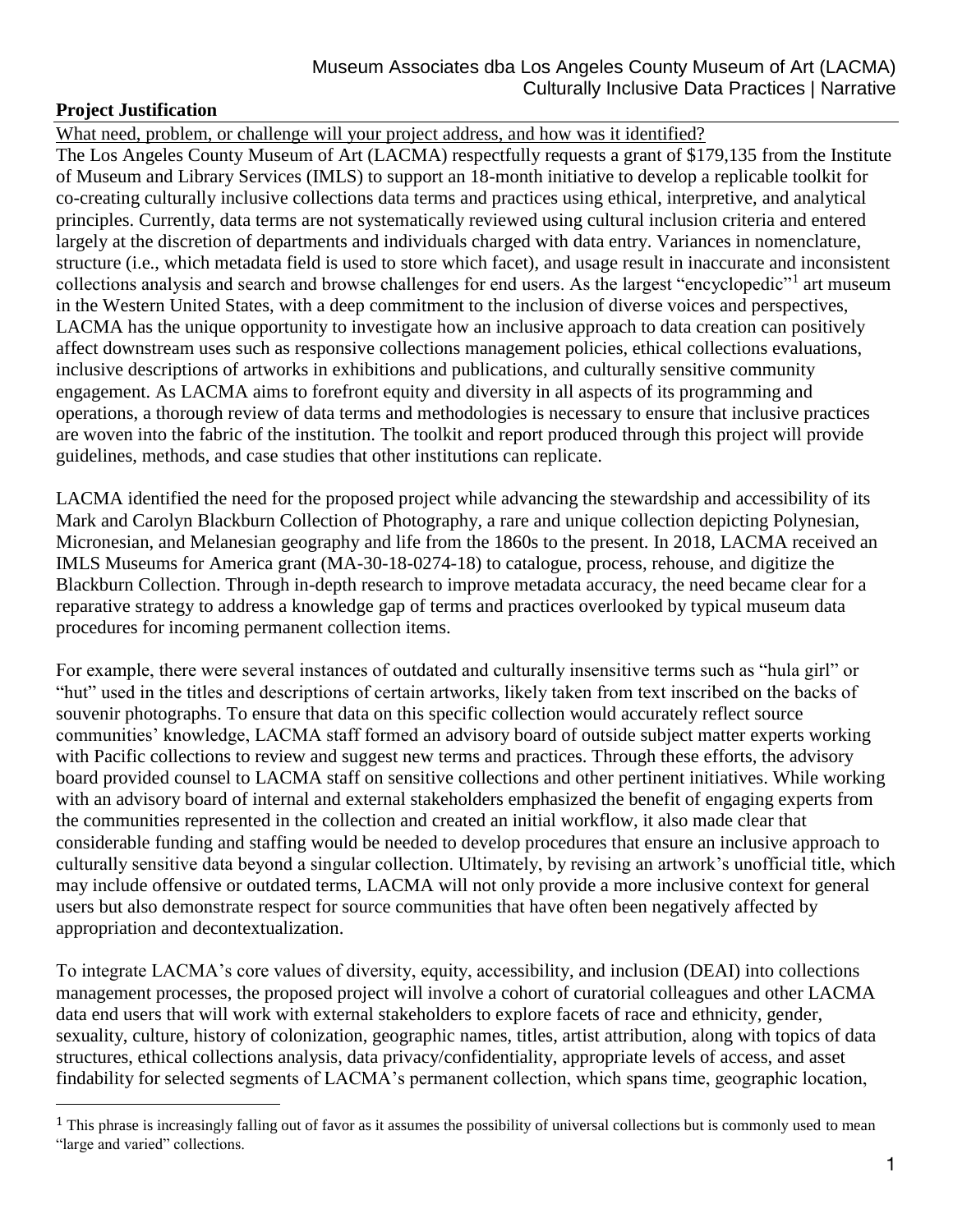media, and culture. The resulting toolkit and report will outline how other cultural heritage institutions may begin to develop culturally inclusive data practices with their relevant communities of practice and accountability, expanding the impact of this project well beyond LACMA.

# Who or what will benefit from your project and how have they been involved in the planning?

By focusing on a primary building block of information, the proposed project has the potential to impact all facets of museum activity, from collecting to programming. The project will directly benefit art historians, curators, ethnographers, archaeologists, conservators, educators, students, and artists as well as local, national, and international visitors. LACMA anticipates that primary beneficiaries include three groups who engage with and rely upon collections data throughout the data lifecycle, from the collection, critical review, analysis, and reporting, to interpretation, display, and access from diverse paths.

First, the project will benefit cultural heritage workers—not limited to LACMA or museum employees—whose practices are informed by data captured in the collections management database. This includes the everyday care and treatment of these physical objects and their digital surrogates as well as further downstream applications of the data such as research, publications, and educational programming. The second group is museum audiences who experience our collections in the museum galleries and through exhibitions, programs, publications, and digital resources. Each of these public-facing endeavors will be informed by a more inclusive interpretation and culturally-informed discourse around collections data. The third audience includes originating or source communities and their descendants whose cultures and practices produced the items that make up museum collections but whose knowledge may not be meaningfully incorporated in institutional databases.

In developing the project proposal, LACMA consulted with colleagues in the museum, library, and archives sectors to research promising practices in the creation of culturally inclusive data. Consultations began with informational interviews with the Smithsonian Institution's National Museum of African Art (NMAfA), National Museum of African American History and Culture (NMAAHC), and the Open Access Initiative along with their partner MHz Curationist. Next, we solicited input from peers at the Los Angeles County Library. These organizations have since pledged their support in a consultative role on the project's Advisory Committee. Additionally, colleagues from The Metropolitan Museum of Art, Minneapolis Institute of Art, Guggenheim Museum, Denver Art Museum, and Getty Museum and Getty Research Institute were involved in early discussions and remain interested in the project and its findings. Subsequent conversations with pluralistic representatives of Los Angeles County-based communities, including the Los Angeles County Native American Indian Commission and the Fernandeño Tataviam Band of Mission Indians, informed the project strategy for community engagement and protocols with source and descendant communities. Finally, members of the County and the City of Los Angeles's Racial Equity Task Forces were consulted to align the development of the scope and approach of the proposed project with municipal government initiatives.

# How will your project advance your institution's strategic plan?

The proposed activities will enable LACMA to meet two core priorities of its current strategic plan: (1) improve the quality and presentation of LACMA's collections, and (2) build and diversify LACMA's audience. Additionally, the project will support LACMA's key strategic goal of leading change in the field by ensuring that DEAI are ingrained in every aspect of the museum's work and sharing findings with the greater field of cultural heritage institutions. In 2017, LACMA's Board of Trustees adopted an official Policy on Diversity to formalize its commitment to increasing diversity across its programming, audience, staffing, and leadership. To continue to increase core values of diversity in audience and programming, the museum's data standards and data entry process must accurately reflect inclusive perspectives. Recognizing the data are fundamental to and inform nearly every aspect of the museum's work, this project will enhance outputs such as exhibitions, programming, publications, and our online collection database to advance our strategic plan and core values and to remain relevant and meaningful in our communities.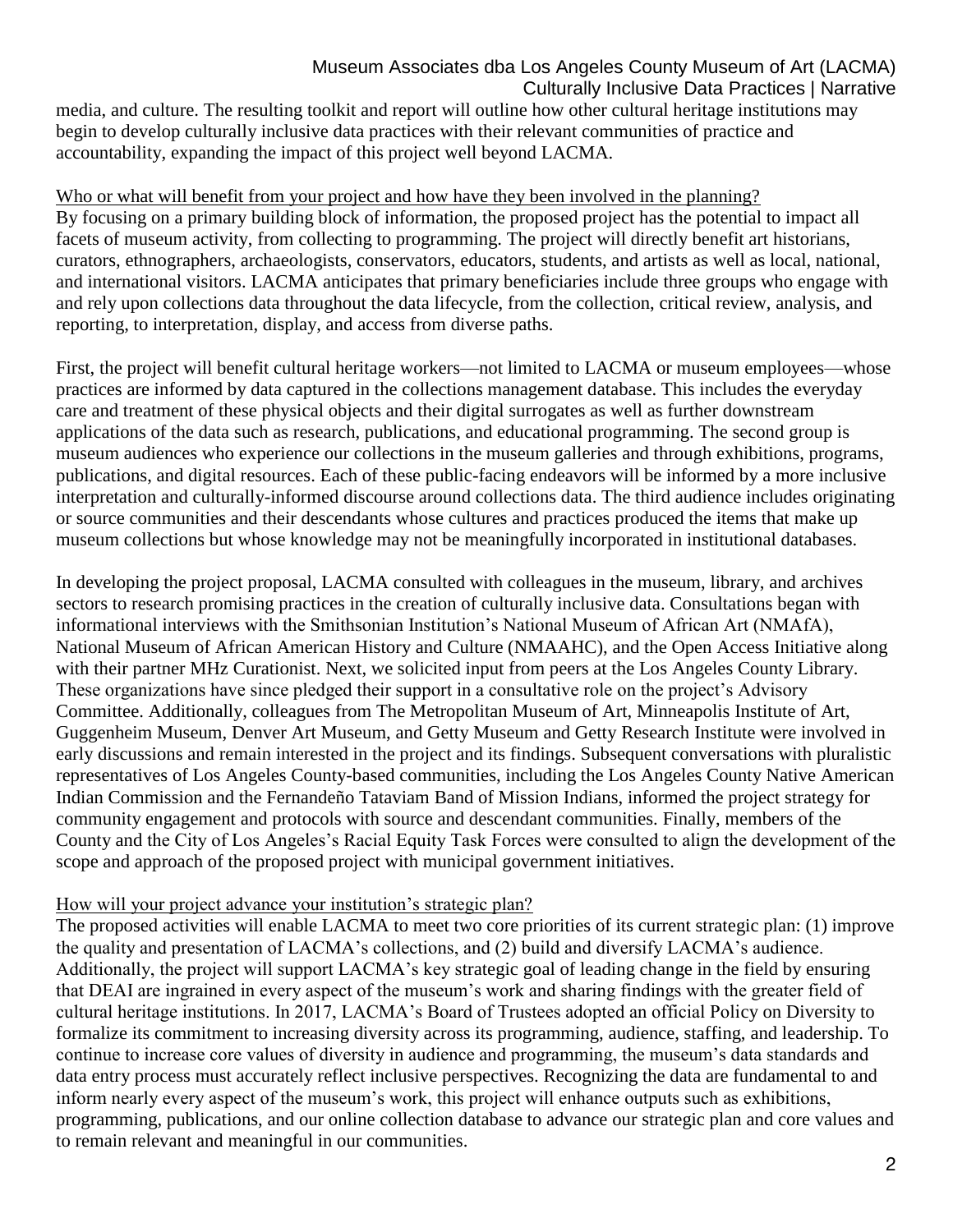How will your project address the goals of the Museums for America program and project category? The project addresses the goals of the Museums for America program and Collections Stewardship and Access project category by creating an iterative system to integrate inclusive, and thus more ethical and responsible, approaches to collections data. The impact of this approach to data creation will extend broadly, informing the physical care of items as well as the understanding and analysis of how human creativity has manifested in artworks from different cultures, periods, and media. Accordingly, data on our collection are foundational to the museum's ability to serve its audiences, and this project will enhance these efforts through informed cultural sensitivity that is responsive to the region's diverse population and reflective of the cultural groups represented in the collections. With stewardship and access as the ultimate goals, the project will result in more accurate data, serving curators, researchers, students, and the general public. It will also enhance LACMA's value as a resource for cross-disciplinary exhibitions and scholarly engagement.

# **Project Work Plan**

What specific activities, including evaluation, will you carry out?

During the 18-month period, the project team will complete an iterative and responsive process for co-creating terms and practices for descriptive cataloging in three overlapping phases—Phase One (Research & Discussion: September–December 2021), Phase Two (Review & Implementation: December 2021–August 2022), and Phase Three (Assessment & Reporting: June 2022–February 2023).

During Phase One, facilitated dialogue around the data collected, issues in citation, and categorization for each case study will begin. The project staff will onboard the grant-funded Ontological Research Assistant who will review and research curatorial case studies for discussion, assist with data mapping and modeling in the collection management database (TMS), develop tools and written procedures around data collection and entry, and assist with project coordination and documentation towards the development of the toolkit and report. The museum will hold an orientation for the internal stakeholder group: a curatorial cohort representing the African Art, Art of the Ancient Americas, Art of the Pacific, Egyptian Art, Native American Art, Prints and Drawings, and Wallis Annenberg Photography departments as well as LACMA staff members from Education and Public Programs, Communications, Publications, Collections Information and Digital Assets (CIDA), Rights and Reproductions, Registration, and the Research Library and Archives departments, each of whom interpret or interact operationally with collection data. The project team will also conduct a formative assessment of internal stakeholders' understanding of LACMA's cataloging practice and data before discussions begin.

Together, the team will nominate and assess members for an Advisory Committee composed of both Institutional Advisors—stakeholders from peer cultural heritage institutions such as Los Angeles County Library, Smithsonian Institution's National Museum of African Art and National Museum of African American History and Culture, Minneapolis Institute of Art, and Autry Museum of the American West—and approximately 20 Community Advisors, including artists and makers, members of source and descendant community for works represented in LACMA's permanent collection, and subject matter experts. The selection criteria for Advisory Committee members will include diagonal representation across multiple facets of diversity including but not limited to race, ethnicity, gender, career level, and socioeconomic background.

After initial framing conversations to delve critically into missing and exclusionary terminology and practices, the project team and Advisory Committee will review case studies from LACMA's permanent collection. Topics will include race and ethnicity, nationality, culture, gender, sexuality, ability/disability, attribution, and the intersection of these concepts. Introductions to issues in data privacy, informed consent, and the ethical ramifications of coding and tracking this data will also be discussed. Selected for the depth and breadth of research experience with historical and contemporary artists as well as their ability to articulate nuances of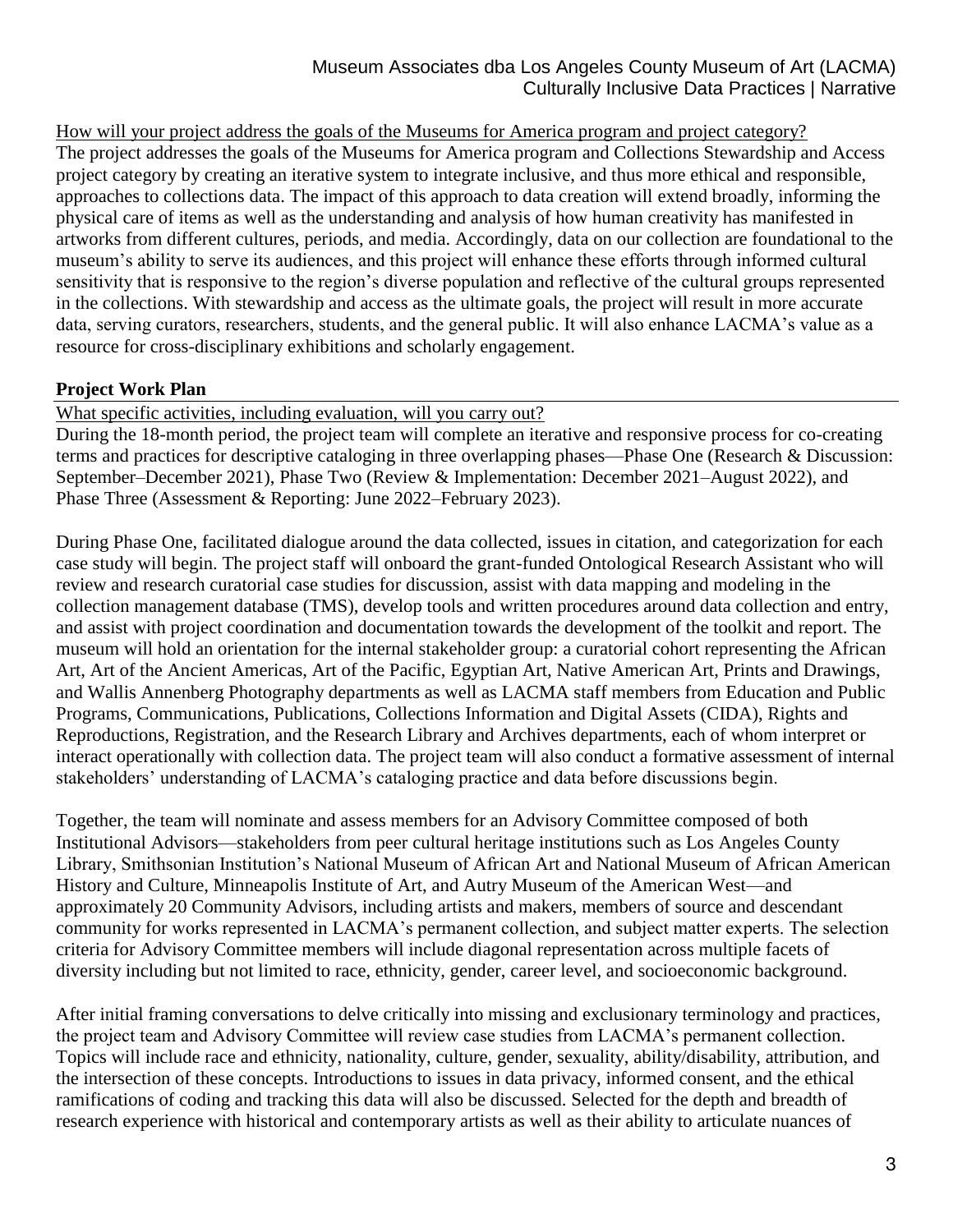cultural and identity markers across geographic origins, distance traveled over time, and traditionally underrepresented perspectives in museum data, the curatorial cohort represents the following collections which will serve as case studies: African Art, Art of the Ancient Americas, Art of the Pacific, Egyptian Art, Native American Art, The Wallis Annenberg Photography Department, and Prints and Drawings. Cultures and modes of production and representation from these curatorial collections span the globe, space, and time, providing rich case studies for deep discussions. As the series of monthly discussions will span a full year, we have organized them so that Advisory Committee members will be expected to mandatorily attend five to six meetings and remain optional for the remainder based on their identified expertise. The Advisory Committee will be regularly surveyed for feedback.

During Phase Two, the project team will take learnings from Phase One and develop strategies for putting data collection tactics into practice. The aforementioned case studies will be reviewed by the project team to identify what information the museum will track in the database and how it will be gathered and coded. Specific to the case studies, terminology that is deemed outdated or culturally insensitive will be retired and replaced. An artist questionnaire through which living artists can self-identify will be developed based on research and discussions of intersectional identity markers and data privacy. Depending on the results of Phase One, work during this period may include considerations for rating the certainty of information and its origins (such as citation requirements), return to original languages or translation indicators, adoption of non-Western labels and tags, and a method of indicating lost or missing data. This may necessitate the adaptation or design of new metadata fields within the existing architecture of the collections management system which will be under the purview of the Ontological Research Assistant.<sup>2</sup> Any changes to data standards will be formalized and documented in LACMA's permanent collection data entry procedures and style guide.

During Phase Three, the project team will review and describe how the collection data and participants' practices have changed. A qualitative analysis reviewing changes to data terms and procedures will be provided to LACMA staff and the Advisory Committee from Phase One. After reviewing the new data standards and how they have been implemented, both groups will participate in a summative assessment of how their understanding and practice has changed over the course of the project. The curatorial cohort will write case study reviews relevant to their respective fields. The collection data analysis, summative evaluation, artist questionnaire, data standards and procedures, terminology review, and case studies will be published along with a project summary as a toolkit for other cultural heritage institutions.

# What are the risks to the project and how will you mitigate them?

LACMA is committed to minimizing any operational challenges in the implementation of the project and to creating an inclusive, relevant, and meaningful space for communities that have historically been underrepresented in traditional museum practices. To achieve this, LACMA staff have built a work plan that fosters collaboration by engaging communities using participatory design methodologies to co-develop database nomenclature and architecture in a way that centers missing and marginalized perspectives while serving operational data needs such as collections analysis. To preserve the evidentiary and historical contexts in which the sector has operated prior to an acknowledgement of knowledge gaps and biases, the implementation of new terms and practices will not erase past museum frameworks.

Given the timeliness of and urgency for discussions around diversity, equity, and inclusion in the museum field, we decided to limit the scope of the project team so that the discussions would remain focused and productive. In this, we hope to alleviate the risk for the project to become too broad and disparate, and thus not achieve specificity in its recommendations. Another risk to the project would be a more traditional "top down" approach to decision making that ultimately leaves those who work most closely with the data without agency over and

 $\overline{\phantom{a}}$ 

 $2$  Please refer to job description for Ontological Research Assistant in Supplemental Documents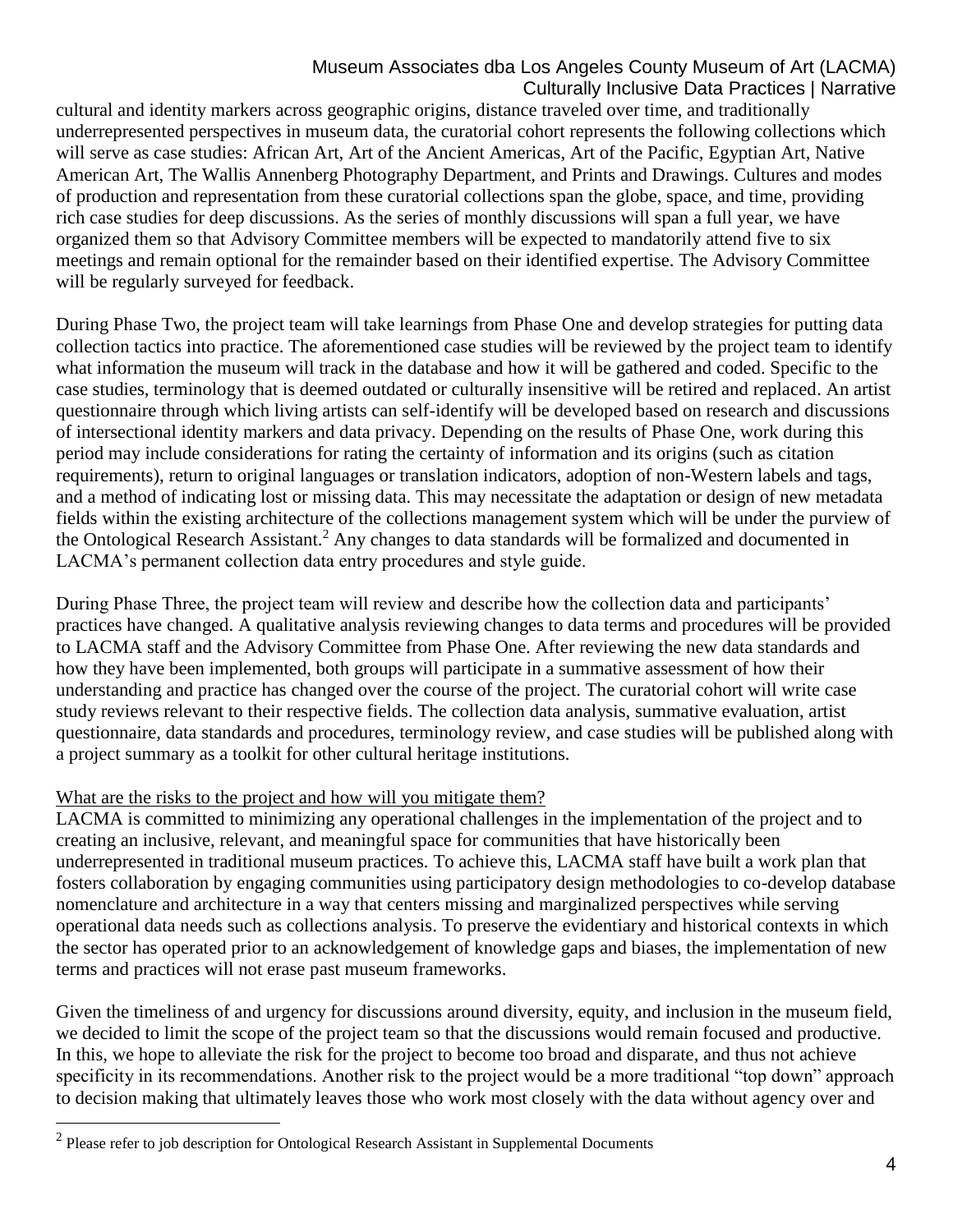connection to their work. To address this, the selection criteria for members of the Advisory Committee include considerations for diagonal representation across facets of diversity and levels of seniority. We also foresaw limitations to the Advisory Committee selections due to availability, financial feasibility, and access to technical infrastructure and expertise. Hence the project budget includes honoraria to compensate community-based advisors and to provide technical support, including hardware and training for web-based discussions.

#### Who will plan, implement, and manage your project?

The project will be planned, implemented, and managed by CIDA staff in collaboration with other LACMA departments. LACMA's Head of CIDA, Yvonne Lee, will act as project director responsible for programmatic and budgetary oversight, coordination between various stakeholders, reporting, and final project assessment. Lee will supervise the core project team consisting of one grant-funded Ontological Research Assistant responsible for research into data schemas, ontological structures, and systems for access and discovery beyond LACMA's current platforms. They will also work in consultation with the Cultural Competency Educator, who will facilitate complex and challenging discussions investigating facets of race, ethnicity, culture, and other identity markers. The project will assemble data end users from LACMA's Communications, Education and Public Programs, Publications, Rights and Reproductions, and Research Library and Archives departments, each charged with active engagement in conversations, particularly lending their expertise and experience with data usage and audience engagement. Curatorial staff from the departments of African Art, Art of the Ancient Americas, Art of the Pacific, Egyptian Art, Native American Art, Photography, and Prints and Drawings will research and present case study discussions of facets of identity and naming practices for artworks in LACMA's permanent collection. LACMA project staff will nominate candidates for the Advisory Committee, including artists, representatives of underrepresented and marginalized communities, and subject matter experts, emphasizing participation from individuals and members of communities whose perspectives are traditionally missing from collections data narratives, who will be invited to co-create data.

#### Will partners be engaged and, if so, for what purpose?

For this project, LACMA will seek participation from an Advisory Committee composed of external partners. From the museum sector, colleagues from Smithsonian's NMAfA and NMAAHC will share information and procedures related to their data collection and cataloging practices. Additionally, advisors from Smithsonian Open Access and the Linked Infrastructure for Networked Cultural Scholarship Project (LINCS) will advise on the technical aspects of ontological research and data modeling. Managers from Los Angeles County Library's American Indian Resource Center, Asian Pacific Resource Center, Black Resource Center, and Chicano Resource Center will serve as institutional advisors on community engagement and ethical cataloging practices. In addition to the confirmed Institutional Advisors, the project staff will identify artists and makers, representatives from source and descendant communities, and subject matter experts on aspects of race and ethnicity, gender, sexuality, ability, and other identity markers to participate as Community Advisors.

#### When and in what sequence will your activities occur?

If a grant is awarded, project activities would begin in September 2021 and end in February 2023, and occur in the following sequence. In Phase One: Research & Discussion (September–December 2021), a Cultural Competency Educator and an Ontological Research Assistant will be hired and onboarded in the first two months. Their roles will be to facilitate, research, and document discussions and related deliverables. During this time, an Advisory Committee of community-based and institutional advisors will be nominated per selection criteria described above and, once confirmed, participate in monthly, facilitated meetings with the project team. The curatorial cohort will develop object case studies to kickstart cultural, identity, and data discussions with the goal of critical review and creation of terms and procedures where indicated. An artist questionnaire draft will be developed early in Phase Two: Review & Implementation (December 2021–August 2022). The questionnaire and prior discussions will inform new data standards, a style guide, and data collection and data entry procedures. Previous and new data terms and fields will be updated and mapped. Phase Three: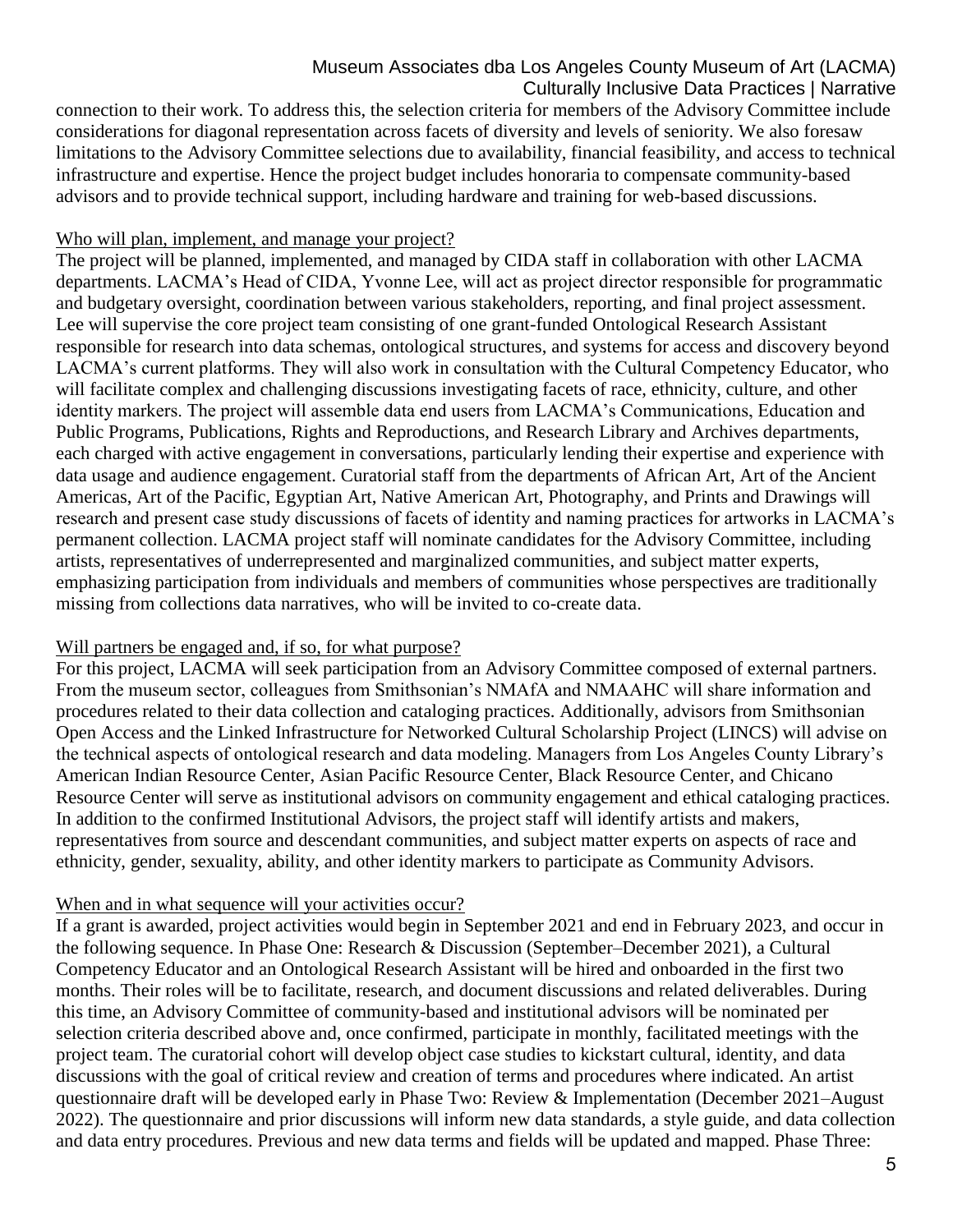Assessment & Reporting (June 2022–February 2023) will focus on validating the data standards, and reviewing the new terms and procedures for consistency, feasibility, and accuracy through iterative data collections analyses. Though documentation, review, and reporting activities will take place regularly throughout the project period, the final six-month period will concentrate on the development of the toolkit, report, and some incidental deliverables such as articles and conference presentations. The detailed Schedule of Completion and RACI Matrix (included under Supporting Documents) outline the discrete tasks under each phase.

# What time, financial, personnel, and other resources will you need to carry out the activities?

To ensure the proposed project succeeds, the museum will need to invest significant financial and human resources. If awarded, IMLS grant funds will fund the salary of one full-time Ontological Research Assistant, as described above. Additionally, the grant would support consulting fees for a Cultural Competency Educator who would develop and moderate discussions among the project team and Advisory Committee. In addition to the grant-funded position and consulting fee, LACMA needs financial resources for honoraria, training, and hardware and software costs to engage external experts and stakeholders from underrepresented communities. LACMA will invest substantial staff time and expertise in the projects, including members of the following areas: CIDA, African Art, Art of the Ancient Americas, Art of the Pacific, Communications, Education and Public Programs, Egyptian Art, Native American Art, Prints and Drawings, Publications, Registration, Research Library, Rights and Reproductions, and the Wallis Annenberg Photography Department.

# How will you track your progress toward achieving your intended results?

Regular biweekly meetings to review and evaluate the project's progress will occur throughout the grant period, led by the project director and CIDA, and include project staff from Curatorial and Education departments. The project director will also review and evaluate the Ontological Research Assistant's progress every other week. Regular evaluative check-ins will be incorporated into quarterly reports (six total throughout the course of the grant period) to key project staff, the Advisory Committee, and museum leadership. These reports will include topics of discussion led by the Cultural Competency Educator, a running inventory of records (object and constituent) reviewed, a glossary of new and deprecated terms, and iterative work products like an artist questionnaire, data models, procedures and guides, and expenditures.

# How and with whom will you share your project's results?

For the public, project results written by Curatorial and CIDA staff will be published via four long-form posts on LACMA's *Unframed* blog. For practitioners, project findings will be shared in conference sessions at American Alliance of Museums, Museum Computer Network, MuseWeb, and other relevant convenings. For culturally-specific source and practitioner communities, a review of open data platforms touting rich data expression will be published with the toolkit. Platforms considered include but are not limited to Getty Vocabularies, Homosaurus, MHz Curationist, Mukurtu, Smithsonian Open Access, and Wikidata, will . A public-facing collections data API will be developed for further expression of co-created data values that facilitate inclusive search and browse terms. At the completion of the grant period, a toolkit and report including guidelines, methodology, promising practices, and case study reviews will be made available for cultural heritage institutions eager to begin the work of diversifying and indigenizing data practices, with an emphasis on a replicable, iterative model of community-responsive development.

# **Project Results**

What are your project's intended results and how will they address the need you have identified?

The primary goal of the project is to further LACMA's capacity for serving diverse audiences by incorporating inclusive perspectives in the collections management database. Through this project, the museum also intends to improve the preservation and interpretation of cultural heritage items while also stewarding relationships with communities whose cultural heritage is reflected in our collections. The project also aims to develop ethical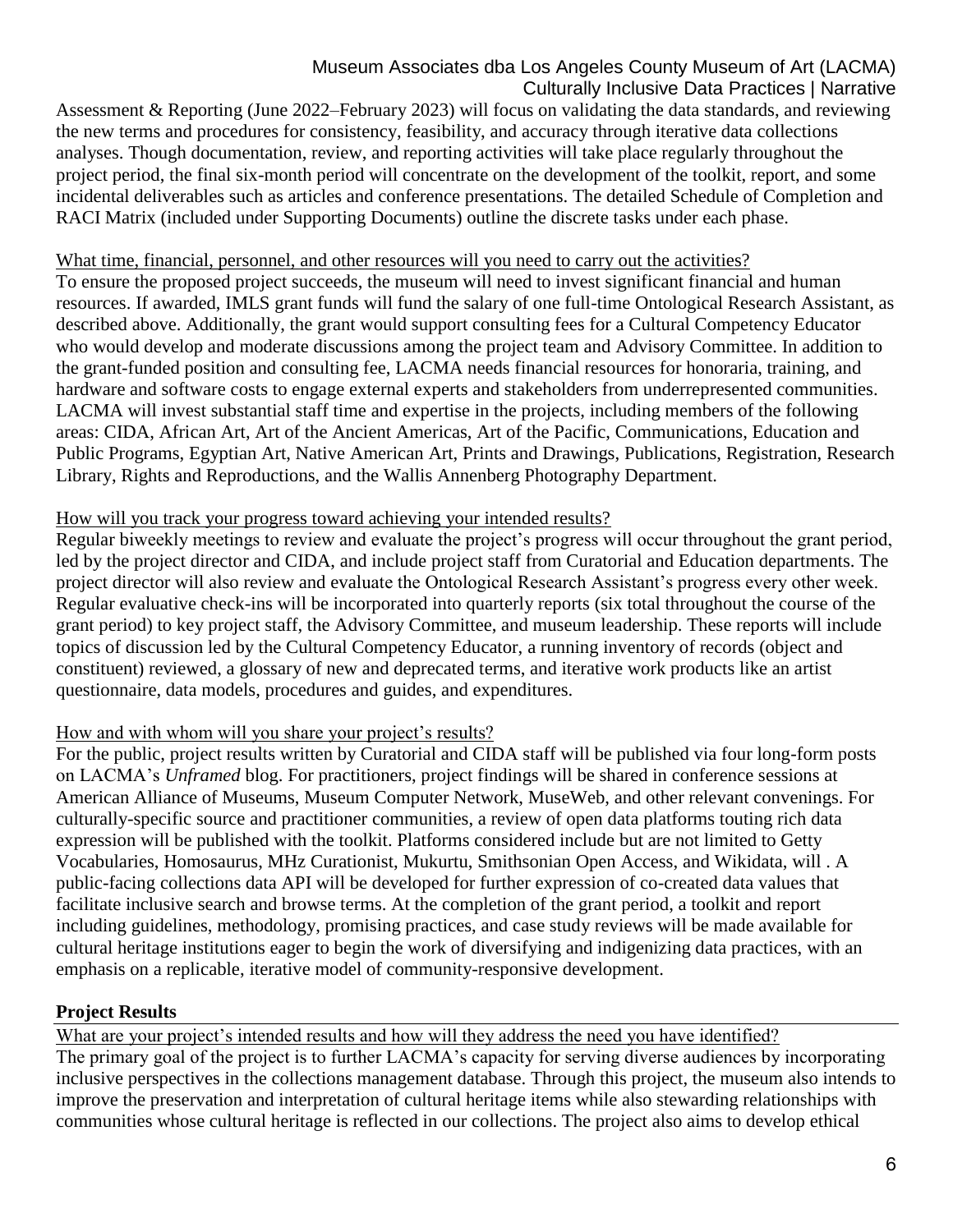evaluation criteria around data collection and reporting for a multitude of analyses and reports. To develop procedures that ensure an inclusive approach to culturally sensitive data beyond a singular collection, the project will result in a toolkit and report to inform LACMA's policies around data collection, storage, use, access, and expression. Beyond addressing the need for more thorough and ethical systems around the creation of collections data, this project is one pillar in LACMA's commitment to diversity and inclusion in all areas of its programming and operations. With culturally-inclusive collections data terms and practices, LACMA will be more capable of meeting educational programming and evolving community needs. If data on the museum's collections are not sensitive to the complex and nuanced cultural traditions and histories of communities and artists who created these works, LACMA will not be able to develop programming that accurately reflects evolving understandings of cultural heritage and community needs.

How will the care, condition, management, access to, or use of the museum collections and/or records improve? The project will improve the accuracy of the descriptive metadata, including nomenclature, structure, and usage, while also filling important gaps in knowledge representation. Internally, LACMA staff using TMS will have more inclusive and reliable information, enabling them to share more relevant, meaningful, and higher quality data with the public and better utilize the collection. Externally, the project will enable researchers worldwide to identify and improve the inclusiveness of their collections data, resulting in new, cross-disciplinary scholarship. Ultimately, the project will produce a wealth of fresh content that can reach global audiences, far outliving the impact of short-term exhibitions on LACMA's physical campus.

#### What data will you collect and report to measure your project's success?

The impact on the museum's data standards and procedures will be measured along with the collections data. The collection analysis will compare the data before Phase One to after Phase Two. This will include a list of deprecated and replacement terms, their rates of usage, and the effect on the overall collection. LACMA staff will also participate in formative and summative assessments of their practice and understanding of cataloging objects. The analyses of collection data and cataloging practices will be included in the toolkit.

# What tangible products will result from your project?

The project will result in the addition of terms and protocols centered around the contextual description of LACMA permanent collection objects and artists. To collect these data, the team will develop an artist questionnaire for evaluative purposes with an informed consent and data use section. Additionally, LACMA will produce a report including guidelines, an iterative methodology, and research documentation, including case study reviews, to be shared widely with cultural heritage partners, particularly those that steward vast collections. This will take the form of a toolkit published on LACMA's website with a long form report intended for practitioners, thus providing wider access to the emergent methodology and promising practices to build relationships with marginalized populations and broaden contextual knowledge around collections and creators. Based on findings from critical discussions, other tangible products will include research and feasibility assessments for pathways in the expression and access of data values, standards, schemas, and ontologies. Migration and data sharing workflows may be supported by tools such as a public-facing API for appropriately secure data fields to the utilization of aggregate platforms if deemed appropriate.

# How will you sustain the benefit(s) of your project?

The project is central to LACMA's mission to advance access and inclusivity, and to the museum's efforts to care for and accurately represent its collection. As such, staff and financial resources will be allocated to sustain the benefits of the project beyond the grant term. Designed to be iterative, the project intends to embed culturally inclusive data practices into core institutional operations in cultural heritage cataloging, building knowledge beyond a "neutral" or universalist Western framework into the collections data creation process. The long term goal is to repeat the process established in this project for other collecting areas in the museum and continue to proactively dedicate resources to this work.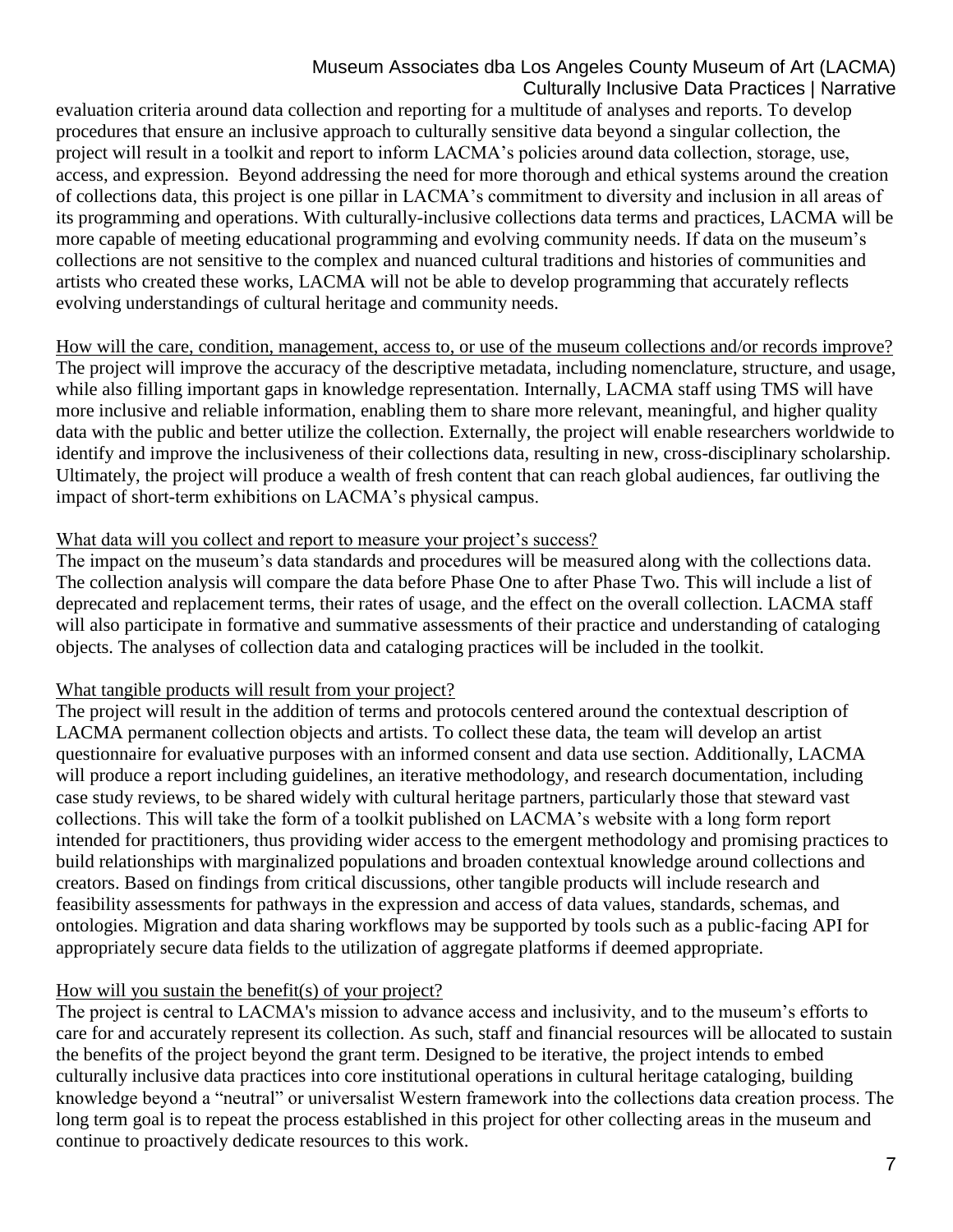| <b>SCHEDULE OF COMPLETION</b>                                                  |          |               |          |               |          |          |          |        |          |          |          |        |
|--------------------------------------------------------------------------------|----------|---------------|----------|---------------|----------|----------|----------|--------|----------|----------|----------|--------|
| <b>Activity</b>                                                                | $Sep-21$ | <b>Oct-21</b> | $Nov-21$ | <b>Dec-21</b> | $Jan-22$ | $Feb-22$ | $Mar-22$ | Apr-22 | $May-22$ | $Jun-22$ | $Jul-22$ | Aug-22 |
| <b>Phase One: Research &amp; Discussion</b>                                    |          |               |          |               |          |          |          |        |          |          |          |        |
| Activity 1: Identify LACMA project staff                                       |          |               |          |               |          |          |          |        |          |          |          |        |
| Activity 2: Onboard Cultural Competency Educator                               |          |               |          |               |          |          |          |        |          |          |          |        |
| Activity 3: Onboard/Train Ontological Research Assistant                       |          |               |          |               |          |          |          |        |          |          |          |        |
| Activity 4: Orientation for internal stakeholder group (LACMA project staff)   |          |               |          |               |          |          |          |        |          |          |          |        |
| Activity 5: Formative assessment of LACMA staff                                |          |               |          |               |          |          |          |        |          |          |          |        |
| Activity 6: Nominate and confirm Advisory Committee                            |          |               |          |               |          |          |          |        |          |          |          |        |
| Activity 7: Orientation for external stakeholder group (Advisory Committee)    |          |               |          |               |          |          |          |        |          |          |          |        |
| Activity 8: Finalize project schedule/meetings dates                           |          |               |          |               |          |          |          |        |          |          |          |        |
| Activity 9: Finalize object case studies and assign to schedule of discussions |          |               |          |               |          |          |          |        |          |          |          |        |
| Activity 10: Cultural competency learning experiences                          |          |               |          |               |          |          |          |        |          |          |          |        |
| Activity 11: Data science and ethics learning experiences                      |          |               |          |               |          |          |          |        |          |          |          |        |
| Activity 12: Research, discussions, case study investigations, decisions       |          |               |          |               |          |          |          |        |          |          |          |        |
| Activity 13: Selection of appropriate/new/depricated terms                     |          |               |          |               |          |          |          |        |          |          |          |        |
| <b>Phase Two: Review &amp; Implementation</b>                                  |          |               |          |               |          |          |          |        |          |          |          |        |
| Activity 1: Data mapping and entry/deprecation                                 |          |               |          |               |          |          |          |        |          |          |          |        |
| Activity 2: Develop artist questionnaire                                       |          |               |          |               |          |          |          |        |          |          |          |        |
| Activity 3: Draft new data standards and style guide                           |          |               |          |               |          |          |          |        |          |          |          |        |
| Activity 4: Draft new data collection and entry procedures                     |          |               |          |               |          |          |          |        |          |          |          |        |
| Activity 5: Biweekly reviews and project tracking (key project staff)          |          |               |          |               |          |          |          |        |          |          |          |        |
| Activity 6: Monthly review and project tracking (LACMA project staff)          |          |               |          |               |          |          |          |        |          |          |          |        |
| Activity 7: Quarterly review with Advisory Committee                           |          |               |          |               |          |          |          |        |          |          |          |        |
| <b>Phase Three: Assessment &amp; Reporting</b>                                 |          |               |          |               |          |          |          |        |          |          |          |        |
| Activity 1: Summative assessment of LACMA staff                                |          |               |          |               |          |          |          |        |          |          |          |        |
| Activity 2: Collection data analysis                                           |          |               |          |               |          |          |          |        |          |          |          |        |
| Activity 3: Data standards and procedures review                               |          |               |          |               |          |          |          |        |          |          |          |        |
| Activity 4: Terminology review                                                 |          |               |          |               |          |          |          |        |          |          |          |        |
| Activity 5: Case study reviews                                                 |          |               |          |               |          |          |          |        |          |          |          |        |
| Activity 6: Finalizing the toolkit and report                                  |          |               |          |               |          |          |          |        |          |          |          |        |